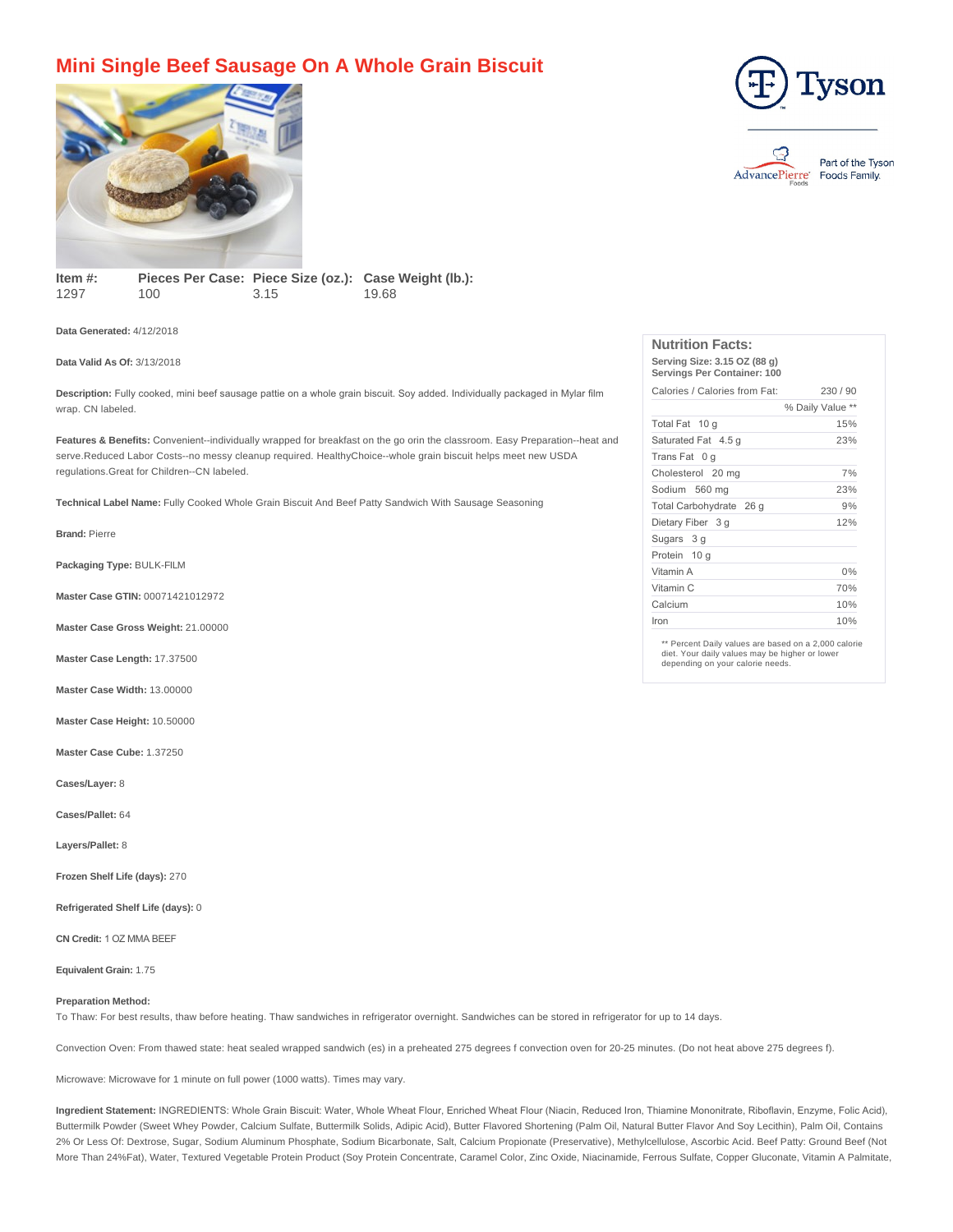Calcium Pantothenate, Thiamine Mononitrate (B1), Pyridoxine Hydrochloride (B6), Riboflavin (B2), Cyanocobalamin (B12)), Seasoning (Dextrose, Flavorings, Hydrolyzed Corn Protein, Caramel Color), Salt, Sodium Phosphates. CONTAINS: WHEAT, MILK, SOY

**[CN Equivalency Statement: 1297](https://www.advancepierre.com/pdf/CN-Equivalency-Statement/1297.pdf)**

**[Master-Case-Labels: 1297](https://www.advancepierre.com/pdf/Master-Case-Labels/1297.jpg)**